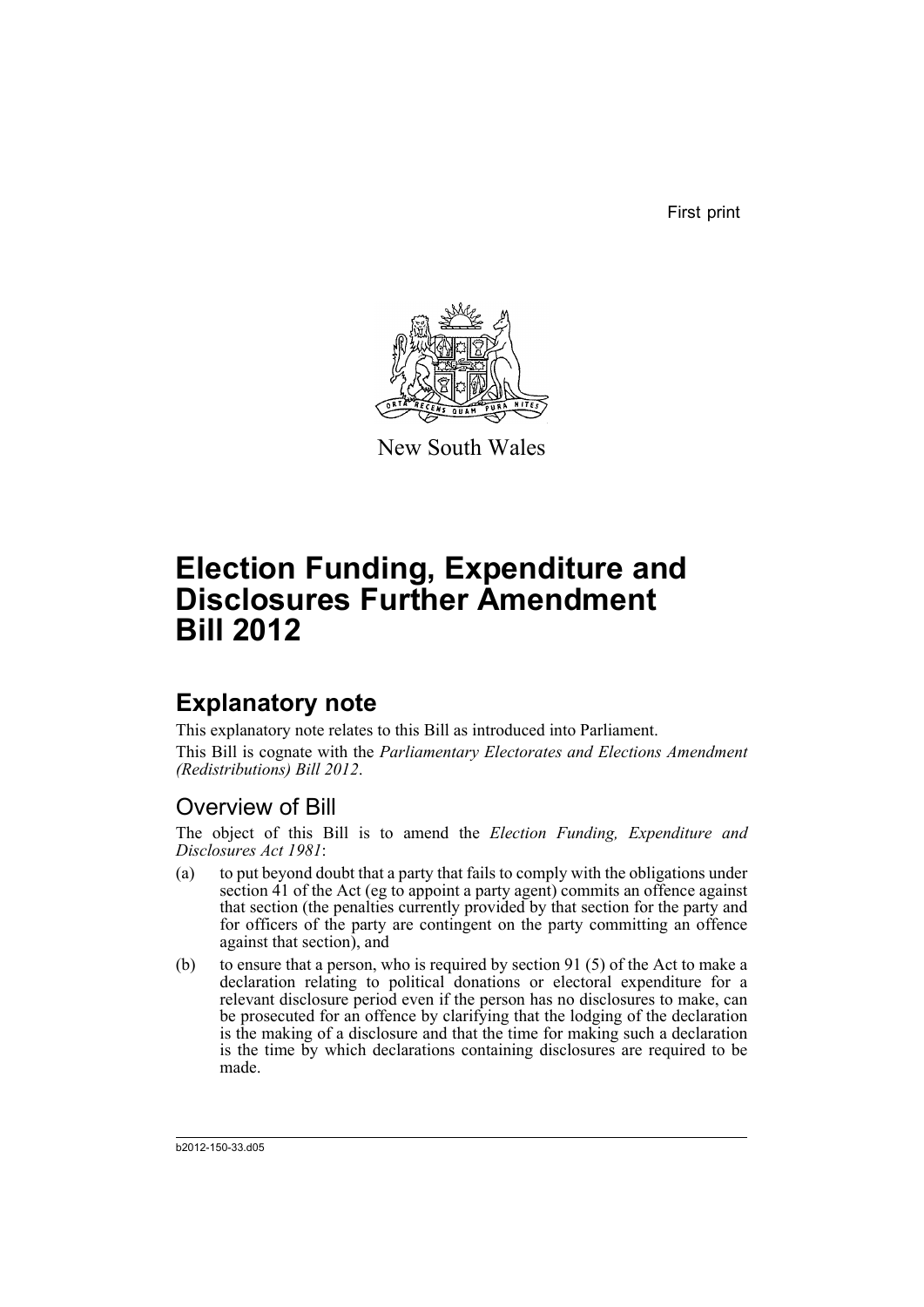Election Funding, Expenditure and Disclosures Further Amendment Bill 2012

Explanatory note

## Outline of provisions

**Clause 1** sets out the name (also called the short title) of the proposed Act.

**Clause 2** provides for the commencement of the proposed Act on the date of assent to the proposed Act.

### **Schedule 1 Amendment of Election Funding, Expenditure and Disclosures Act 1981 No 78**

**Schedule 1 [1]** gives effect to paragraph (a) of the Overview.

**Schedule 1 [2]** gives effect to paragraph (b) of the Overview.

**Schedule 1 [3]** enables the making of regulations of a savings or transitional nature consequent on the enactment of the proposed Act.

**Schedule 1 [4]** extends the amendment made by Schedule 1 [2] to declarations for the period ending 30 June 2012, but gives the persons concerned a further 28 days after the commencement of that amendment in which to lodge a declaration that contains no disclosures.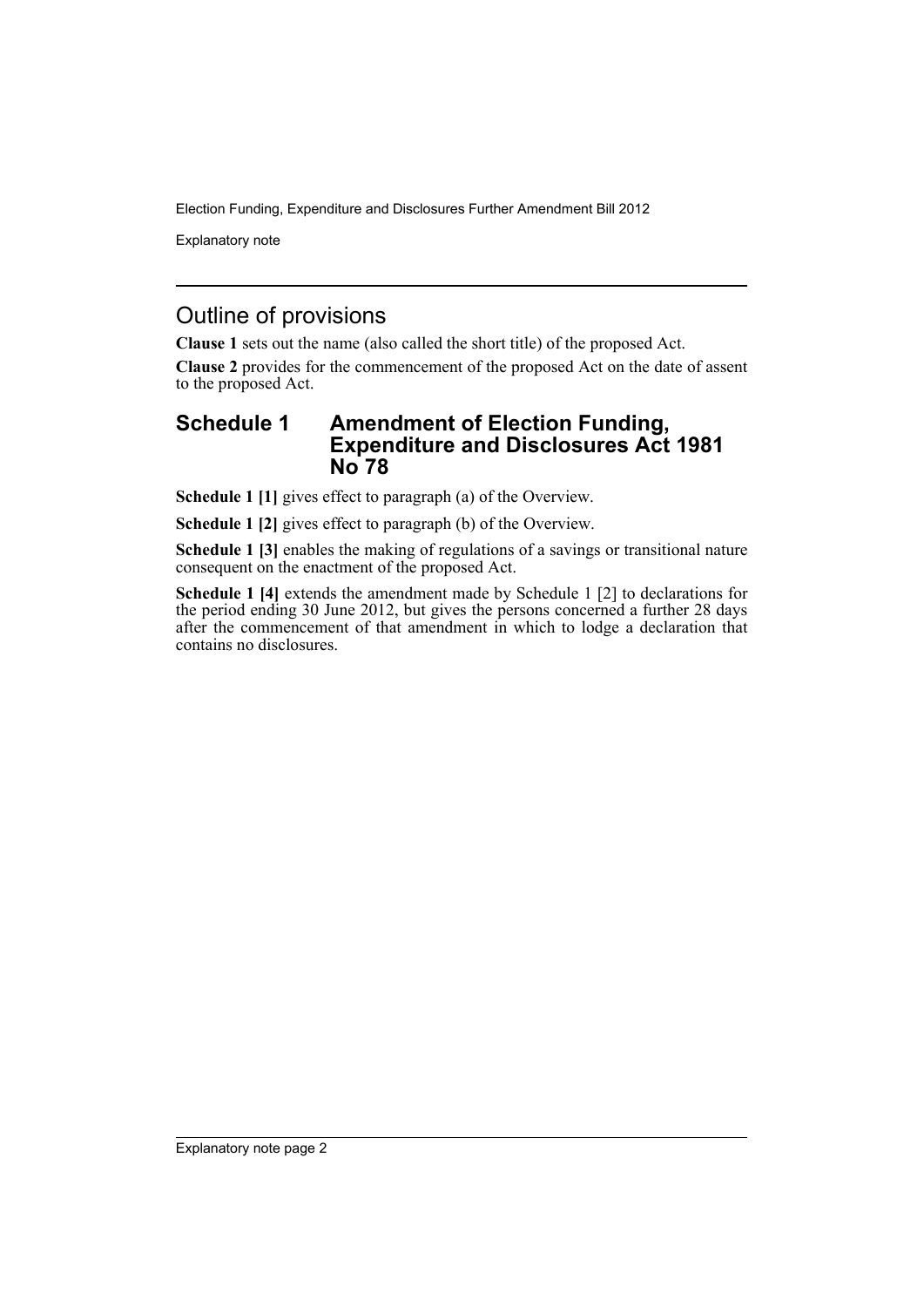First print



New South Wales

# **Election Funding, Expenditure and Disclosures Further Amendment Bill 2012**

## **Contents**

|            |                                                | Page |
|------------|------------------------------------------------|------|
| 1          | Name of Act                                    |      |
|            | 2 Commencement                                 |      |
| Schedule 1 | Amendment of Election Funding, Expenditure and |      |
|            | Disclosures Act 1981 No 78                     | 3    |
|            |                                                |      |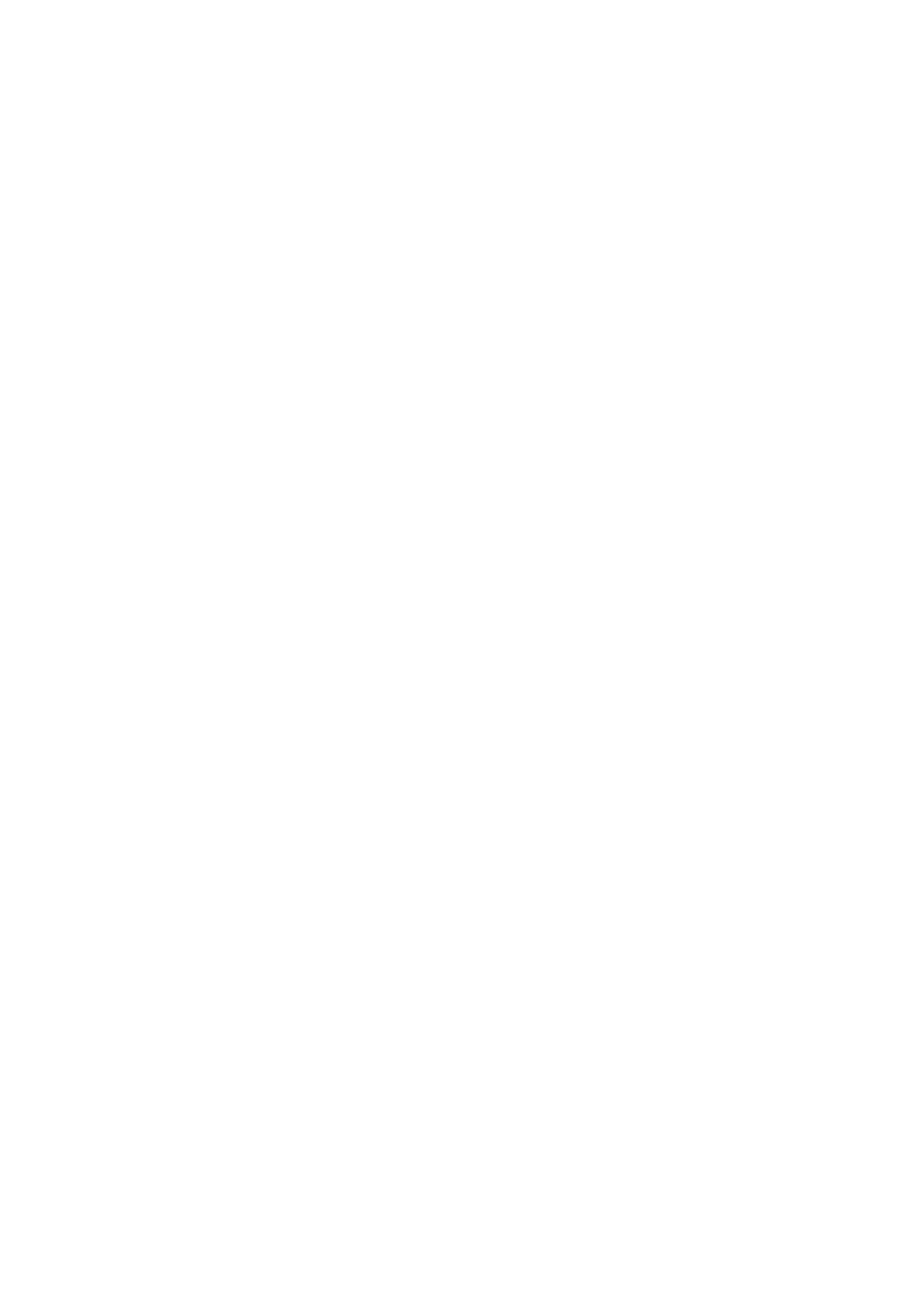

New South Wales

# **Election Funding, Expenditure and Disclosures Further Amendment Bill 2012**

No , 2012

### **A Bill for**

An Act to amend the *Election Funding, Expenditure and Disclosures Act 1981* with respect to the appointment of party agents and declarations containing no disclosures.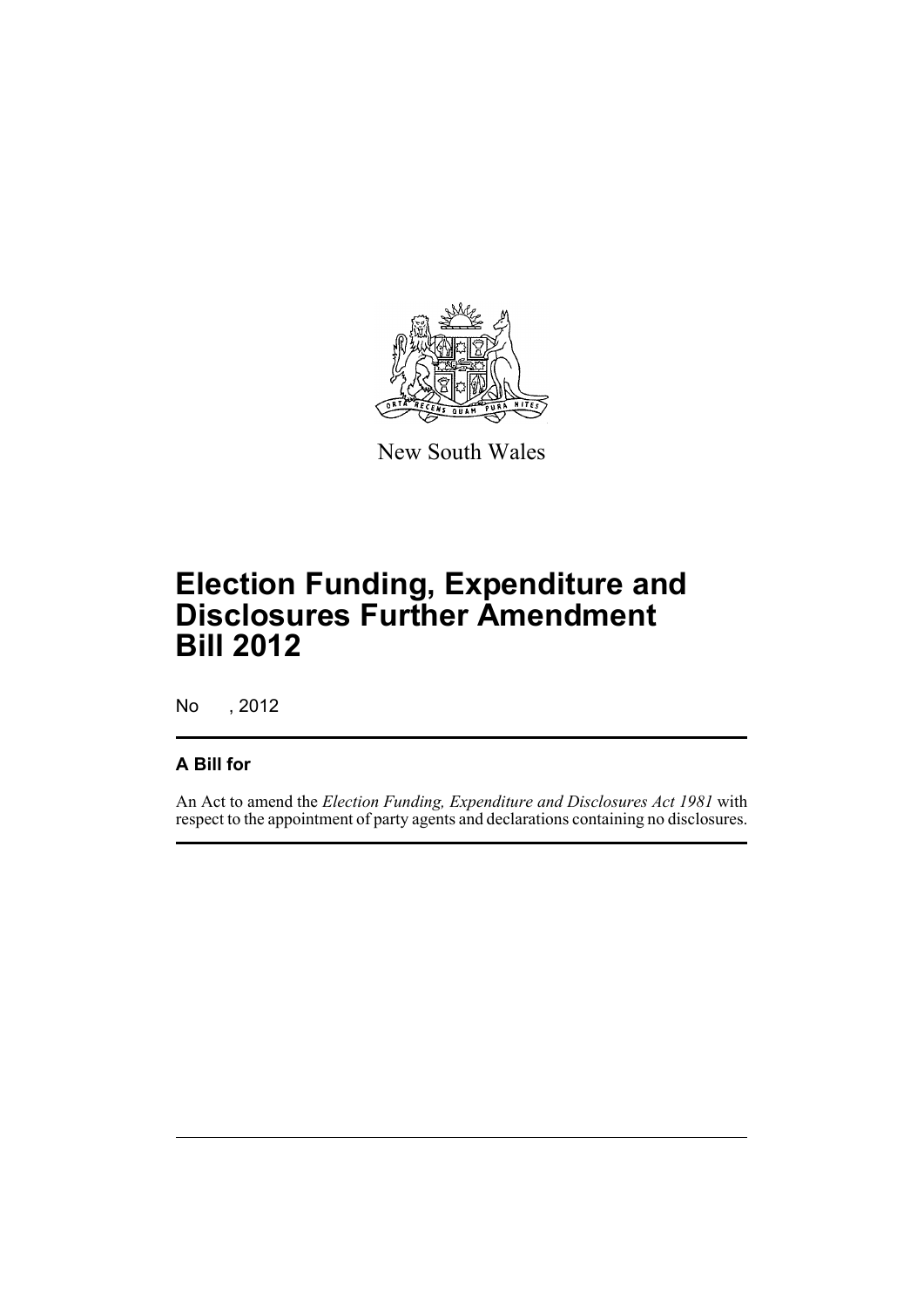#### Election Funding, Expenditure and Disclosures Further Amendment Clause 1 Bill 2012

<span id="page-5-1"></span><span id="page-5-0"></span>

| The Legislature of New South Wales enacts:                                                   | 1                            |
|----------------------------------------------------------------------------------------------|------------------------------|
| Name of Act                                                                                  | $\mathcal{P}$                |
| This Act is the Election Funding, Expenditure and Disclosures Further<br>Amendment Act 2012. | 3<br>$\overline{\mathbf{4}}$ |
| Commencement                                                                                 | 5                            |
| This Act commences on the date of assent to this Act.                                        | 6                            |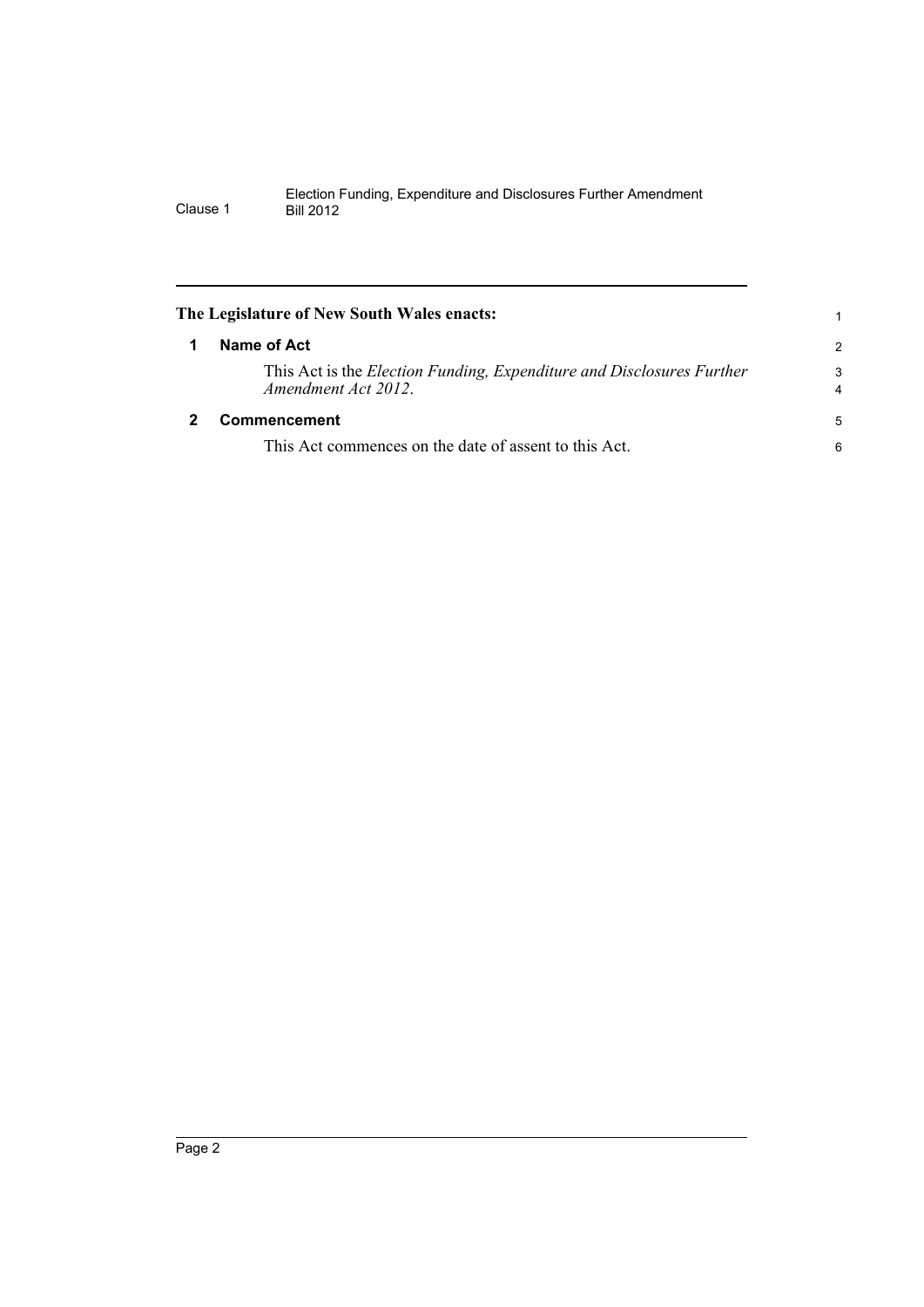Election Funding, Expenditure and Disclosures Further Amendment Bill 2012

Amendment of Election Funding, Expenditure and Disclosures Act 1981 No 78 Schedule 1

#### <span id="page-6-0"></span>**Schedule 1 Amendment of Election Funding, Expenditure and Disclosures Act 1981 No 78**

| [1]   |                                       | Section 41 Appointment etc of party agents                                                                                                                                   | 4                            |
|-------|---------------------------------------|------------------------------------------------------------------------------------------------------------------------------------------------------------------------------|------------------------------|
|       | Omit section 41 (10). Insert instead: |                                                                                                                                                                              | 5                            |
|       | (10)                                  | If a party fails to comply with a provision of this section:                                                                                                                 | 6                            |
|       |                                       | the party is guilty of an offence and liable to a penalty not<br>(a)<br>exceeding 200 penalty units, and                                                                     | $\overline{7}$<br>8          |
|       |                                       | each person who, at the time the failure occurred, was an<br>(b)<br>officer of the party is guilty of an offence and liable to a<br>penalty not exceeding 100 penalty units. | $\boldsymbol{9}$<br>10<br>11 |
| [2]   |                                       | Section 91 When and how disclosures to be made                                                                                                                               | 12                           |
|       |                                       | Insert at the end of section 91 (5):                                                                                                                                         | 13                           |
|       |                                       | For the purposes of this Act (including this section and sections<br>90, 95 and 96H):                                                                                        | 14<br>15                     |
|       |                                       | the declaration is taken to be the making of a disclosure<br>(a)<br>required by this Part, and                                                                               | 16<br>17                     |
|       |                                       | the time required by this Part for lodging the declaration is<br>(b)<br>taken to be the time prescribed by subsection (1) for the<br>making of disclosures under this Part.  | 18<br>19<br>20               |
| $[3]$ |                                       | <b>Schedule 2 Transitional provisions</b>                                                                                                                                    | 21                           |
|       | Insert at the end of clause $1A(1)$ : |                                                                                                                                                                              | 22                           |
|       |                                       | Election Funding, Expenditure and Disclosures Further<br>Amendment Act 2012                                                                                                  | 23<br>24                     |
| [4]   | <b>Schedule 2</b>                     |                                                                                                                                                                              | 25                           |
|       | Insert at the end of the Schedule:    |                                                                                                                                                                              | 26                           |
|       | Part 7                                | Provisions consequent on enactment of<br><b>Election Funding, Expenditure and</b><br><b>Disclosures Further Amendment Act 2012</b>                                           | 27<br>28<br>29               |
|       | 22                                    | <b>Application of amendment</b>                                                                                                                                              | 30                           |
|       | (1)                                   | The amendment to section 91 (5) of this Act made by the <i>Election</i><br>Funding, Expenditure and Disclosures Further Amendment                                            | 31<br>32                     |

1 2 3